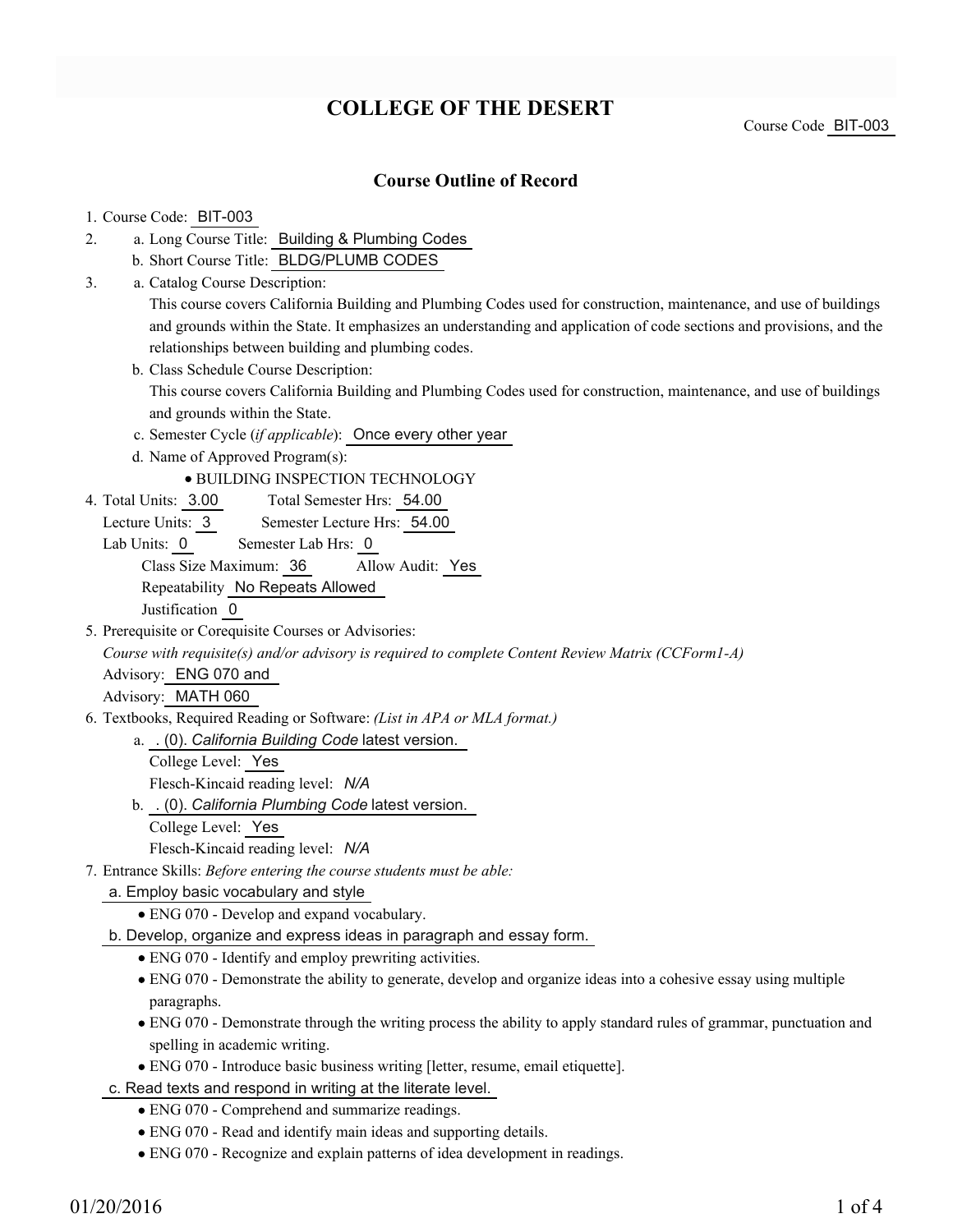## BIT 003-Building & Plumbing Codes

- d. Demonstrate the ability to participate in class discussions and assigned projects.
	- ENG 070 Improve editing and revision strategies both individually and in peer review.
- e. Apply the basic operations appropriately to solve application problems that involve their use
	- MATH 060 Compute using the four basic operations of addition, subtraction, multiplication, and division on the rational numbers in both fraction and decimal form.
	- MATH 060 Apply methods of conversion between percents, decimals, and fractions.
	- MATH 060 Recognize and convert between units of measurements in the American and metric systems.
	- MATH 060 Use unit measure appropriately in applications.
- 8. Course Content and Scope:

### Lecture:

- a. Introduction
- b. General code requirement provisions, Building and Plumbing Codes
- c. Requirements for types of construction and relationships between Building and Plumbing Codes
- d. Occupancies Building and Plumbing Code Requirements
- e. Drains, Waste, and Vents in Plumbing systems and relationship to Building Codes
- f. Water systems and pipe sizing
- g. Use of materials in Concrete and Steel Construction
- h. Handling and Classification of Hazardous Materials and relationship between Building and Plumbing Codes
- i. Responsibilities under Building and Plumbing Codes
- j. Construction Materials Use and Plumbing Fixtures
- k. Exiting Construction in Buildings and Property
- l. Maintenance of Buildings and Property
- m. Building Construction Processes
- n. Gas Piping and Relationship between Building, Mechanical and Plumbing Codes
- o. Types of Construction

Lab: *(if the "Lab Hours" is greater than zero this is required)*

9. Course Student Learning Outcomes:

1. Cite code sections and apply provisions with relation to plumbing codes in construction, regulation and design.

- 10. Course Objectives: Upon completion of this course, students will be able to:
	- a. Apply the codes in construction, regulation, and design
	- b. Achieve professional certification by passing applicable examinations
	- c. Achieve skills for employment in private or public construction fields, or become inspector or plans examiners
	- d. Apply codes in construction designs
- Methods of Instruction: *(Integration: Elements should validate parallel course outline elements)* 11.
	- a. Discussion
	- b. Lecture
	- c. Participation

Other Methods:

Presentation of construction materials

12. Assignments: (List samples of specific activities/assignments students are expected to complete both in and outside of class.) In Class Hours: 54.00

Outside Class Hours: 108.00

- a. Out-of-class Assignments
	- 1. Reading assignments of codes and handouts
	- 2. Visit construction sites
	- 3. Review code sections presented in classes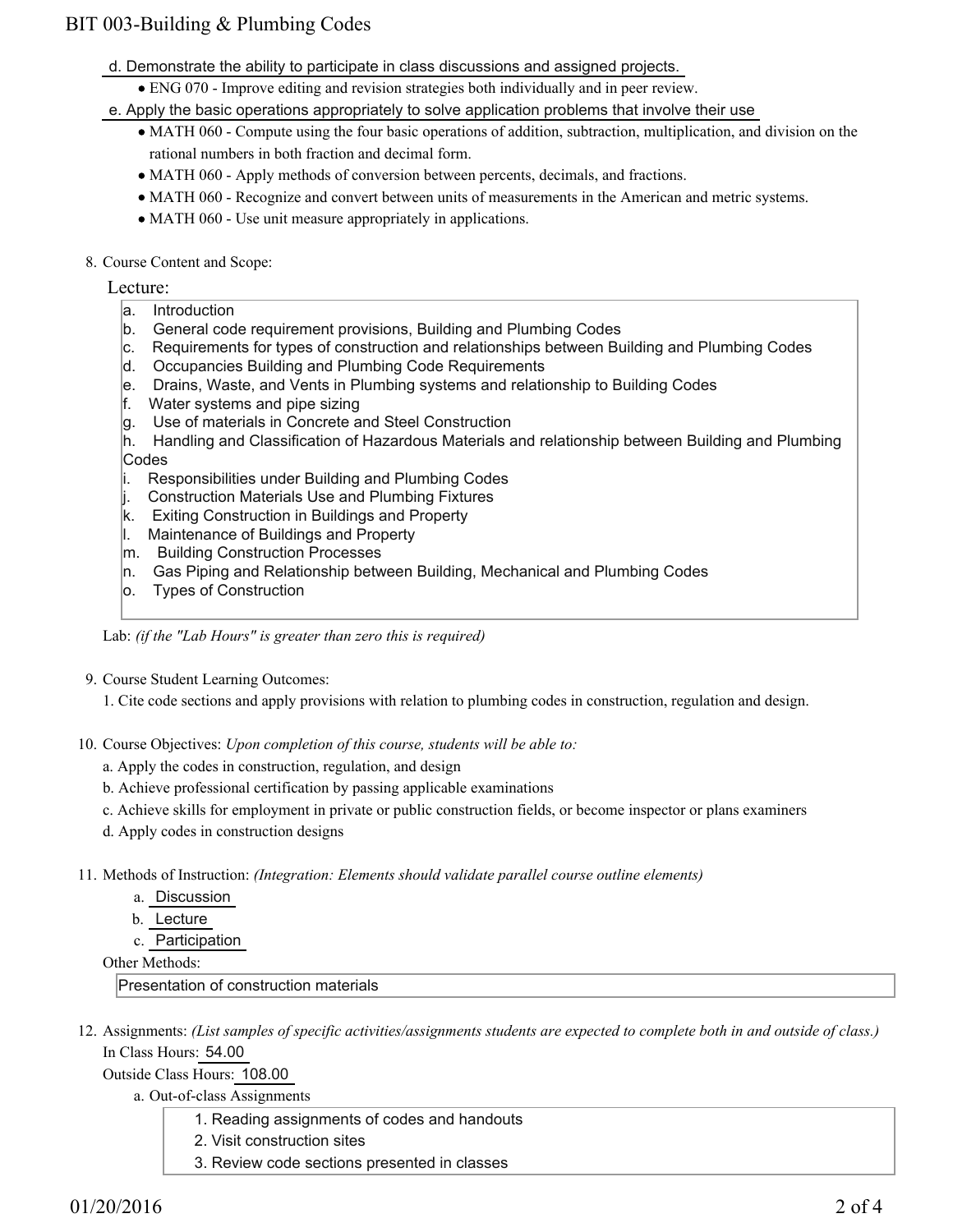## BIT 003-Building & Plumbing Codes

#### b. In-class Assignments

| 1. Presentation of class subjects and materials                                          |
|------------------------------------------------------------------------------------------|
| 2. Review code sections                                                                  |
|                                                                                          |
| 13. Methods of Evaluating Student Progress: The student will demonstrate proficiency by: |
| • Group activity participation/observation                                               |
| . Participation in class and group discussions                                           |
| $\bullet$ True/false/multiple choice examinations                                        |
| • Mid-term and final evaluations                                                         |
| $\bullet$ Other                                                                          |
| Maintenance and use of handout class materials                                           |

14. Methods of Evaluating: Additional Assesment Information:

#### 15. Need/Purpose/Rationale -- All courses must meet one or more CCC missions.

PO - Career and Technical Education

Fulfill the requirements for an entry- level position in their field.

Apply critical thinking skills to execute daily duties in their area of employment.

Apply critical thinking skills to research, evaluate, analyze, and synthesize information.

Display the skills and aptitude necessary to pass certification exams in their field.

Exhibit effective written, oral communication and interpersonal skills.

IO - Personal and Professional Development

Demonstrate an understanding of ethical issues to make sound judgments and decisions.

Value diverse cultures and populations.

Value the feedback of others.

16. Comparable Transfer Course

| <b>University System</b>                                                                                                                                                                                                                                                                                                                                                     | Campus             | <b>Course Number</b>                                        | <b>Course Title</b>  | <b>Catalog Year</b> |  |  |
|------------------------------------------------------------------------------------------------------------------------------------------------------------------------------------------------------------------------------------------------------------------------------------------------------------------------------------------------------------------------------|--------------------|-------------------------------------------------------------|----------------------|---------------------|--|--|
| 17. Special Materials and/or Equipment Required of Students:                                                                                                                                                                                                                                                                                                                 |                    |                                                             |                      |                     |  |  |
| <sup>18.</sup> Materials Fees:                                                                                                                                                                                                                                                                                                                                               | Required Material? |                                                             |                      |                     |  |  |
| <b>Material or Item</b>                                                                                                                                                                                                                                                                                                                                                      |                    |                                                             | <b>Cost Per Unit</b> | <b>Total Cost</b>   |  |  |
| 19. Provide Reasons for the Substantial Modifications or New Course:                                                                                                                                                                                                                                                                                                         |                    |                                                             |                      |                     |  |  |
| Change advisory from ENG-050 & RDG-050 to ENG-070<br>a. Cross-Listed Course (Enter Course Code): N/A<br>20.<br>b. Replacement Course (Enter original Course Code): N/A<br>21. Grading Method (choose one): Letter Grade Only                                                                                                                                                 |                    |                                                             |                      |                     |  |  |
| 22. MIS Course Data Elements<br>a. Course Control Number [CB00]: CCC000232000<br>c. Credit Status [CB04]: D - Credit - Degree Applicable<br>d. Course Transfer Status [CB05]: $B =$ Transfer CSU<br>e. Basic Skills Status [CB08]: $2N = Not basic skills course$<br>f. Vocational Status [CB09]: Clearly Occupational<br>g. Course Classification [CB11]: Y - Credit Course |                    | b. T.O.P. Code [CB03]: 20100.00 - Architecture and Architec |                      |                     |  |  |